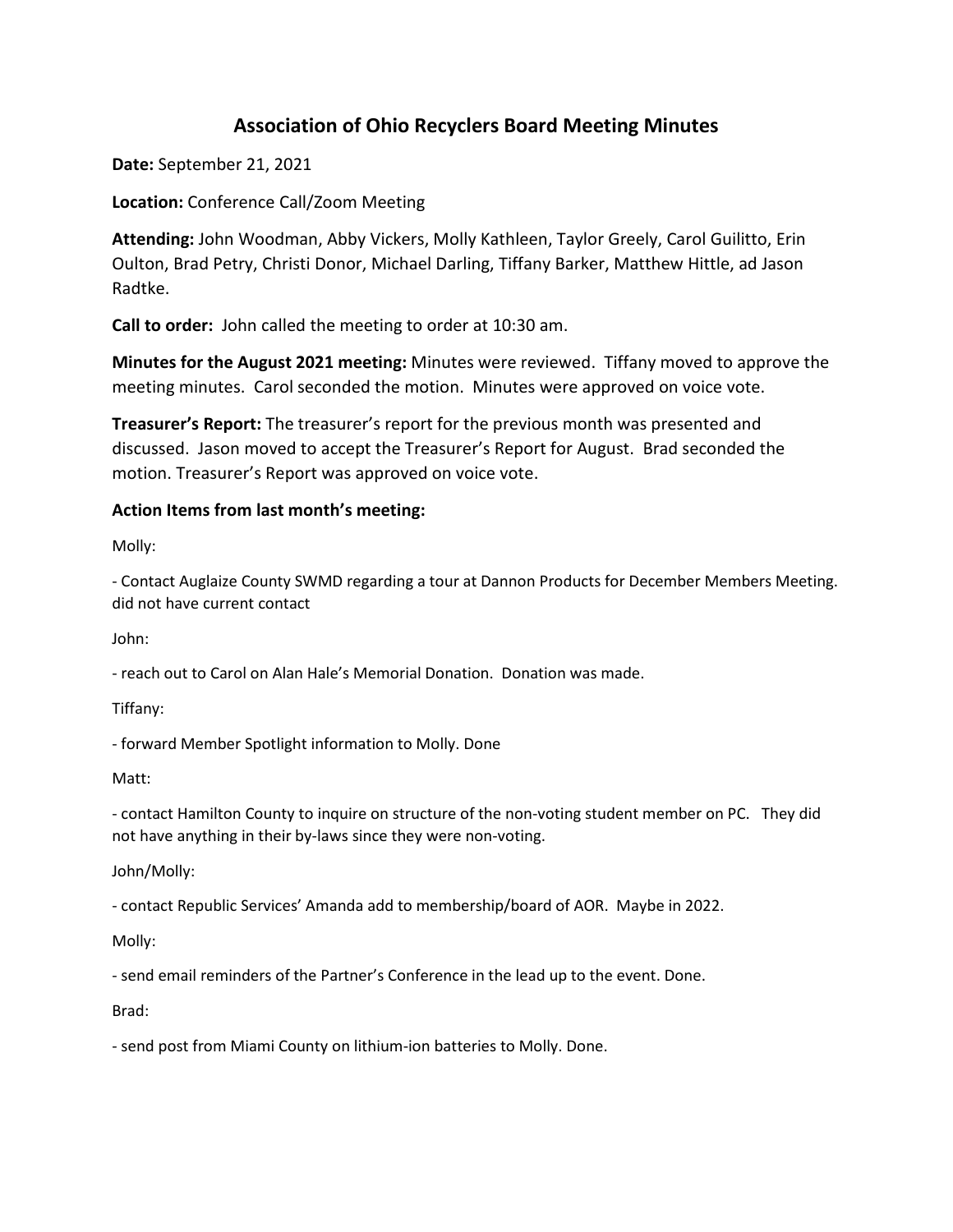#### **Committee Updates:**

Strategic Planning –There was some discussion about the board vacancies. John will mention the opportunity during his remarks at the Partner's Conference.

Still need to schedule the meeting to discuss strategic planning and the grant parameters [action item].

Governance Committee –Need to prepare for elections. Matt will reach out Board members whose terms are expiring to confirm if they want to continue [action item].

John made a motion to add a non-voting student member to the Board. Brad seconded the motion. Motion passed on voice vote.

There was further discussion about the position including:

-will it be a one-year term?

-will it expire at the end of the year or in the summer to align with the school calendars?

-how will we get the word out?

-How will this align with the free student memberships we've been offering?

It was agreed that the communications committee will meet to discuss how to disseminate the info among the colleges and universities [action item]. Also, the governance committee will create an application for the position [action item].

Communications and Programming – the email list in MailChimp was updated. There was conversation about potential new board members. A few contacts at SWMDs were refenced. Molly will reach out to them [action item].

Events and Programming – There was further discussion of potential tours to be done for the annual members meeting. It was agreed to look at Ohio Stadium as the first choice to see their zero waste efforts. Molly will confirm the tour and if a meeting space can be used for the annual members meeting the same day [action item]. December  $14<sup>th</sup>$  mentioned as the preferred date, with the  $21<sup>st</sup>$  as an option as well.

Relating to the upcoming Partner's Conference, there was discussion about the logistics for the conference. People are encouraged to come early to help with the event if possible.

Finance- no updates

**New Business:**

none

**Round Table Discussions:**